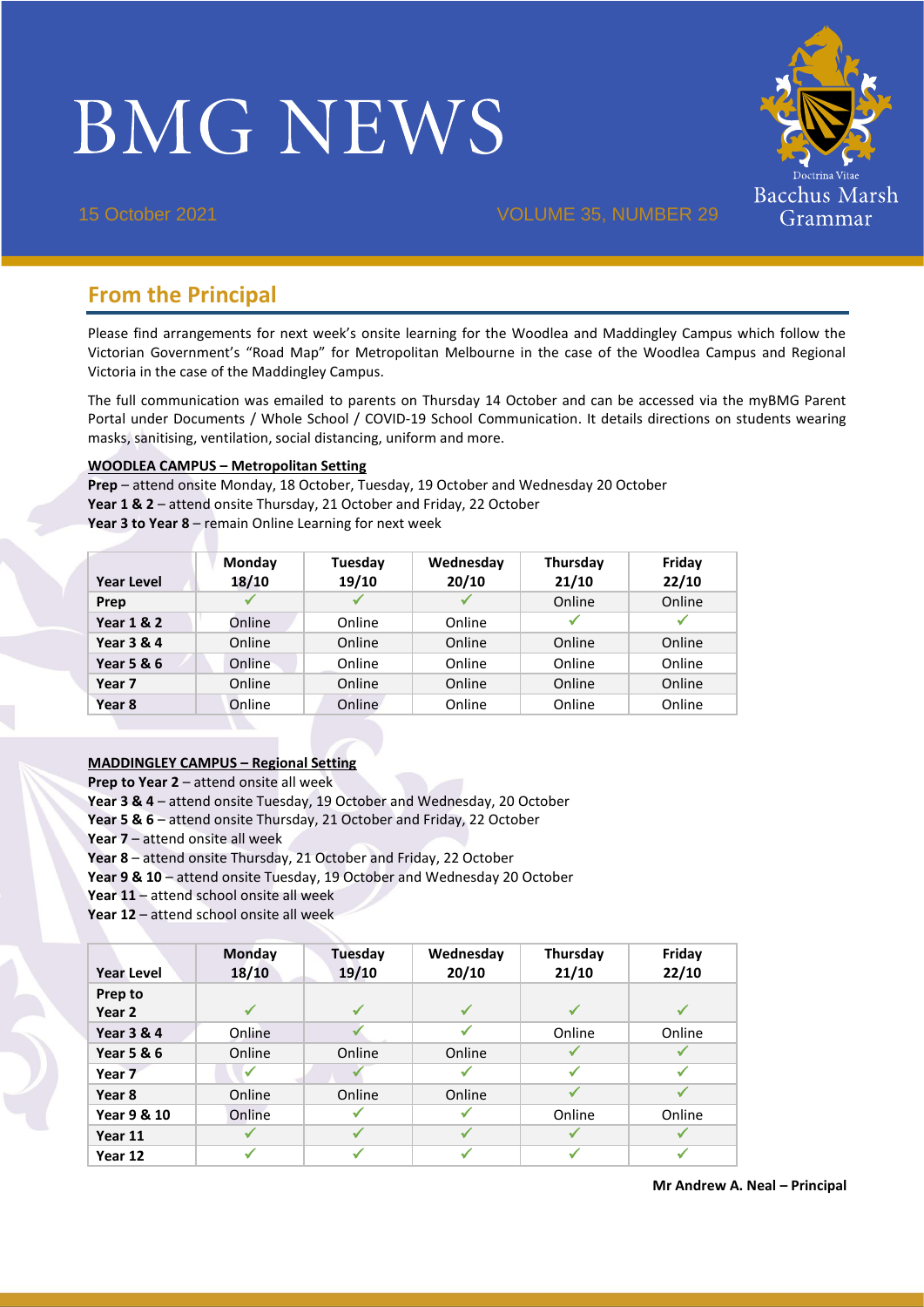# **The Podium**

## **Achieving Optimal Academic Performance - What are our most successful students doing well?**

Over the weekend, as a member of the Churchill Society, London, I had the privilege of attending the International Churchill Conference, even though it was remotely and not in person - which was unfortunate as a short time in London would have been most enjoyable. During this conference, many notable speakers spoke of Churchill's legacy and of lessons that can be learnt and explored with the passing of time. One aspect that clearly stood out with all guest speakers was their acknowledgment of Churchill's love of learning and his hunger to grow cerebrally and academically. This made me think about what we value as academic success. Academic success is not just receiving good scores, academic success is growth and developing a love of learning that will underpin our successes. It is being challenged and becoming resilient from those challenges and it is learning from our mistakes and making improvements on a daily basis.

With this said, what are three things that our optimal performing students are doing well?

#### **1. They have a growth mindset**

Carol Dweck is a Professor of Psychology at Stanford University and is most famous for her work on the development of a growth mindset. A growth mindset is a deeply held belief that a person can learn anything given enough time and effort. Dweck talks about the "power of yet". If a student tells you they cannot do something you should immediately say,"Yet!". Dweck's research shows that even explaining this concept to a child will affect the way they view their learning. She points to evidence that says an understanding of the growth mindset changes neural pathways that allow for greater growth in learning.

#### **2. They are structured and organised**

Our highest achieving students are organised and structured. They use their diaries well to record information and important dates and events, and regularly check these to make sure that they are on task.

#### **3. They collaborate well with their teachers and peers**

Our most successful students learn to work well with their teachers and their peers. Professor John Hattie notes that the child's relationship with the teacher is FUNDAMENTAL in their success at school. Build those relationships. Great learners contribute to the building of these strong relationships. Ask questions, add to answers, make appointments, Zoom in; all these little building blocks create a great road to success. Successful students also tend to work well with peers. They join and make up study clubs, they peer teach and they enjoy the process with their friends. Collaboration is central to their learning schema.

Let us all celebrate our children's education. Let us all add to this rich tapestry and help our students and children achieve greater academic success. Finally, if a child is to achieve success in education, they need to value education. Studies show that children are more likely to embrace education and succeed in homes where education is valued. Let us all make an effort to value our learning and develop a growth and a love of learning in our children to enable them to achieve their "Optimal Performance."

#### **Mr Andrew Perks - Assistant Principal: Optimal Performance Learning**

# **Senior School News**

What a welcome sight it was on Tuesday to see all the students in the Senior School back on-site on the first of their allocated days! The smiles on the students' faces and the happy sounds of chatter truly reminded us all of how wonderful it is to have our students back on-site and in our classrooms. As I popped into classrooms, it was heartening to see students interacting and learning - and adjusting to having the windows and doors open to allow fresh air to circulate. We know the next few weeks will seem a little strange for our Year 9/10 students who will only be here for two days a week and then revert back to online learning for the rest of the week - but this is only for a short time.

Last week also saw the GAT finally happen! All students who attended need to be congratulated on their behaviour and determination on the day. It is a relief to have this out of the way and now allowing students studying Unit 3 and 4 subjects a chance to prepare for the VCAA examinations. The students were able to complete the GAT in the L block which is where their VCAA examinations will occur. It is important that students have had the opportunity to experience completing an examination in this setting and are now familiar with and comfortable in this space.

**Mrs Erin Thornton – Head of Senior School**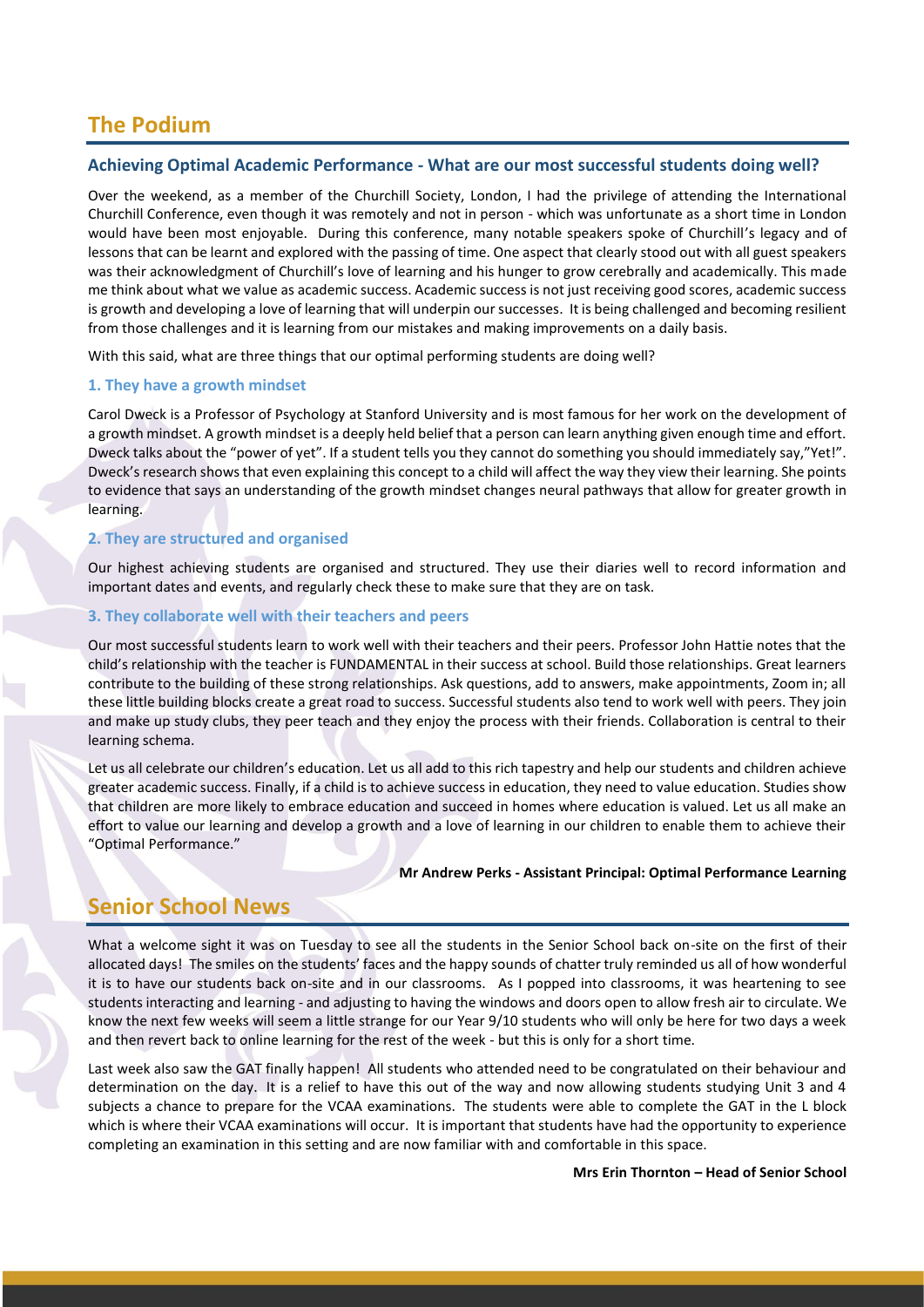# **Junior School News**



## **Introducing Head of Junior School – Woodlea – Mrs Sally Savic**

Mrs Savic began her teaching career in 1994 and has significant experience in the Catholic, State and Independent sectors. She completed a Bachelor of Education at Australian Catholic University, majoring in Sociology.

Mrs Savic joined Bacchus Marsh Grammar this year and as the Teaching and Learning Coordinator has been leading teams in the development of curriculum. She believes in creating a structured and calm learning environment that ensures students are valued and supported to achieve their best.

As the Head of Junior School (Woodlea), her focus will be on continuing the implementation of programs and the way they are delivered to maintain the academic and personal achievements of all students.

#### **Mrs Danielle Copeman – Head of Woodlea Campus**

## **Spotlight on Year 3 Woodlea**

The Year 3 students have been learning about poetic devices and how to write various styles of poetry. They have focused on incorporating rhythm, rhyme, alliteration, onomatopoeia and figurative language into their pieces. Students have composed acrostic, cinquain and haiku poems.

#### **Year 3 Team - Woodlea**



Newness of the day **Bursting forth reassurance Here comes the sunrise!** 

By Jaydrien Chand - 3WA

Happy holiday! One or more treats Lazing on lounges Incredible ice cream Delicate deserts Amazing activities **Vetis in movies** 

reenouse beanstalk 9 playing, reading  $S<sub>0</sub>$ arina

Aneli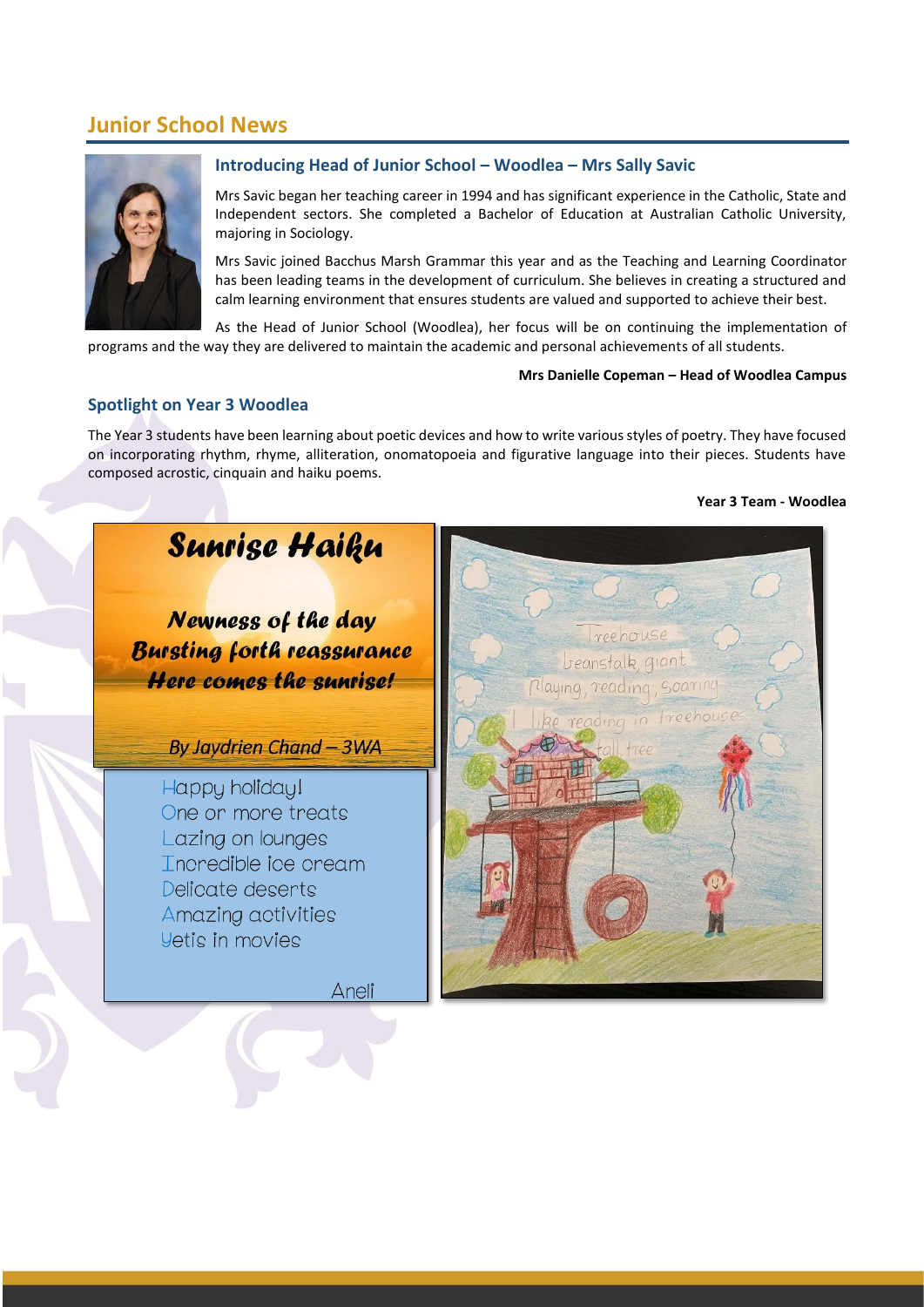## **Spotlight on Year 1 Maddingley**

To maximise student engagement during the staggered return to face-to-face learning, the Year 1 team at Maddingley have encouraged students to participate in 'The Masked Student', which has been inspired by the popular TV show, The Masked Singer. Students have been very creative with creating their masks and are enjoying guessing who the student behind each mask is.





- I sit at the desk closest to the classroom door but my locker is at the opposite end.
- I laugh at all of Mrs Cs corny jokes but am a quiet achiever.
- My initials are GV but I call myself Harry the Snow Dragon.

I am...Georgi, 1A!

Georgi combined her love of the snow and dragons and thought a snow dragon would be...cool!

**Georgi Viggiano 1A**



This is my ninja mask. I chose it because it has some gold on it. It covers most of my face. My mask is comfortable & makes me feel strong & brave like a ninja! I feel like this because ninjas are tough!

Jimmy combined his love of ninjas and the colour gold when selecting his mask. What a great combination!

**Jimmy Kent 1C**





**I am Birdicorn – half bird, half unicorn!** I chose to make the Birdicorn because I thought it would be very cool. To start, I painted the paper plate, then I glued some feathers on, and some googly eyes. I got some fake flowers and a unicorn horn at the shops and glued them on too! My favourite thing about the Masked Student is guessing who everyone is, I love doing guessing games!

**Ivy Crowe 1D**

**Year 1 Team - Maddingley**

# **Middle School News**

## **Maddingley Middle School leadership applications closing soon**

Middle School Service Leadership positions are only awarded and available to Year 6 and Year 8 students. The selection process is held throughout Term 4 and the date for aspiring applicants has been extended to Monday 18 October. All applications need to be emailed in the correct format to Mr Dean Pepplinkhouse before the closing date.

Please note that information regarding Woodlea's leadership opportunities will be communicated next week.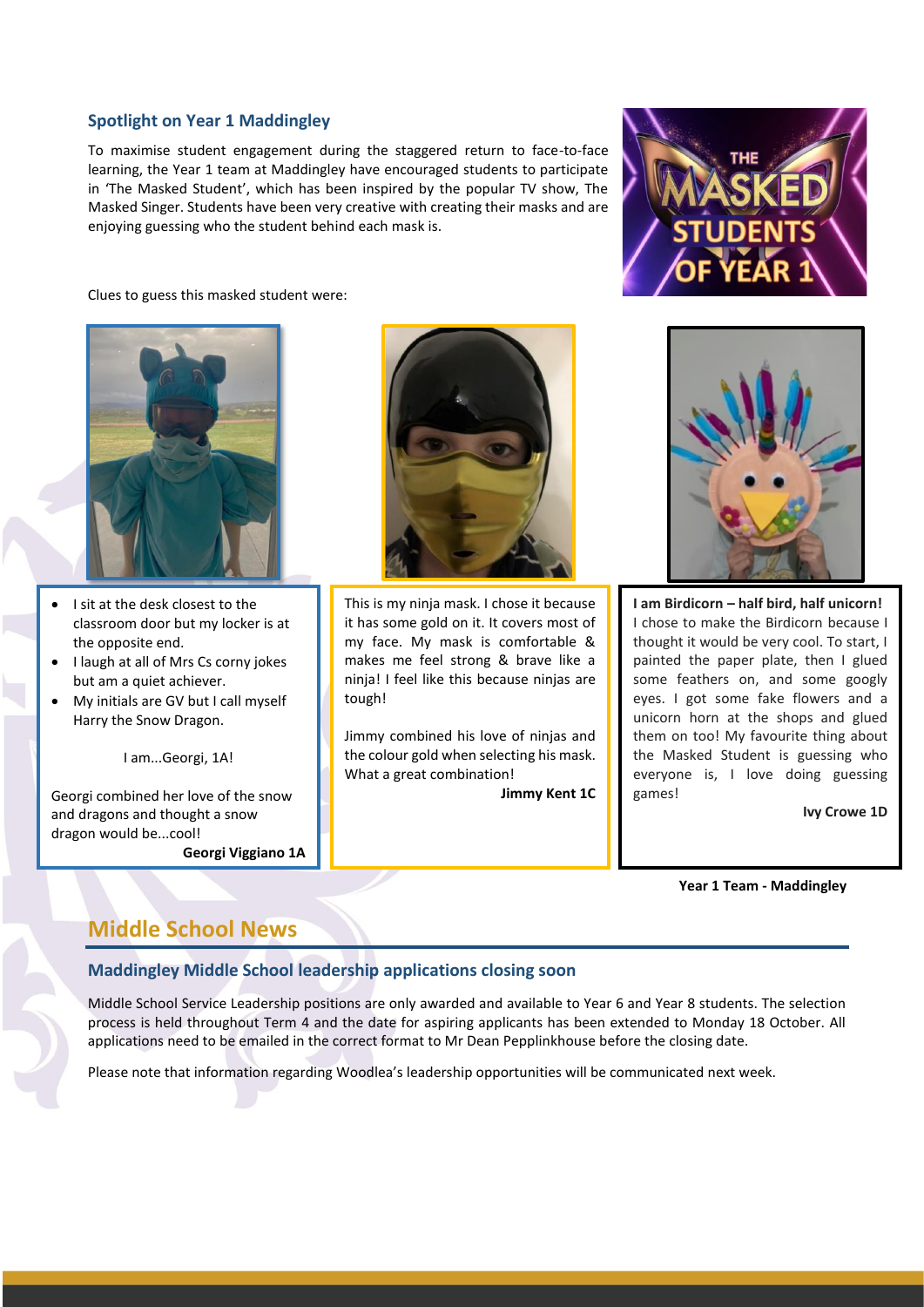#### **Middle School News continued…**

#### **Maddingley Year 7 Orientation Program 2022**

It is important to mention that unfortunately, due to COVID-19 regulations, there will be no Year 7 Orientation Day in 2021. We have therefore dedicated time at the start of the year to transition students to school. Information about the planned program will be emailed to all parents of Year 7 students.

As with everyone in Victoria, we are bound by COVID-19 regulations and these plans may change depending on the Government guidelines at the time.

Please note that information regarding Woodlea's Orientation Program will be communicated next week.

#### **Maddingley Year 7 Information Presentation**

Bacchus Marsh Grammar Maddingley Campus conducts an annual Year 7 Information Presentation as part of the process of welcoming new parents and students to Year 7. This presentation discusses curriculum, uniform, and other transition/orientation activities.

This year, the presentation will occur on the evening of **Tuesday, November 16 at 6:00pm**. An email containing instructions on how to access it will be sent to all parents of Year 7 students next week.

I encourage parents to write down questions while watching the Year 7 Information Presentation and, given the online nature of the session, we ask you to send your questions to the Year 7 Coordinator and Transition team and you will be emailed a list of responses to your question/s and those of other parents.

Questions you may have should be emailed to: [year7maddingley@bmg.vic.edu.au](mailto:year7maddingley@bmg.vic.edu.au)

#### **Mr Dean Pepplinkhouse – Head of Middle School**

## **Woodlea Year 7 - Mathematics**

During Term 3, while in online learning, Woodlea students were experimenting with practical applications of their mathematics skills. Students were studying linear graphs and linear relationships. To engage with the content and understand its value in a real world application, many students participated in an experiment to plot the growth of plants. The students recorded the height of their plants every day and then plotted the points on the coordinate plane. Some students were able to use the slope of the line to estimate the height of their plants at Day 30. This practical application enhanced student understanding and engagement in the content. Well done to all students for their hard work during Maths in Term 3.

**Ms Ruochen Li**

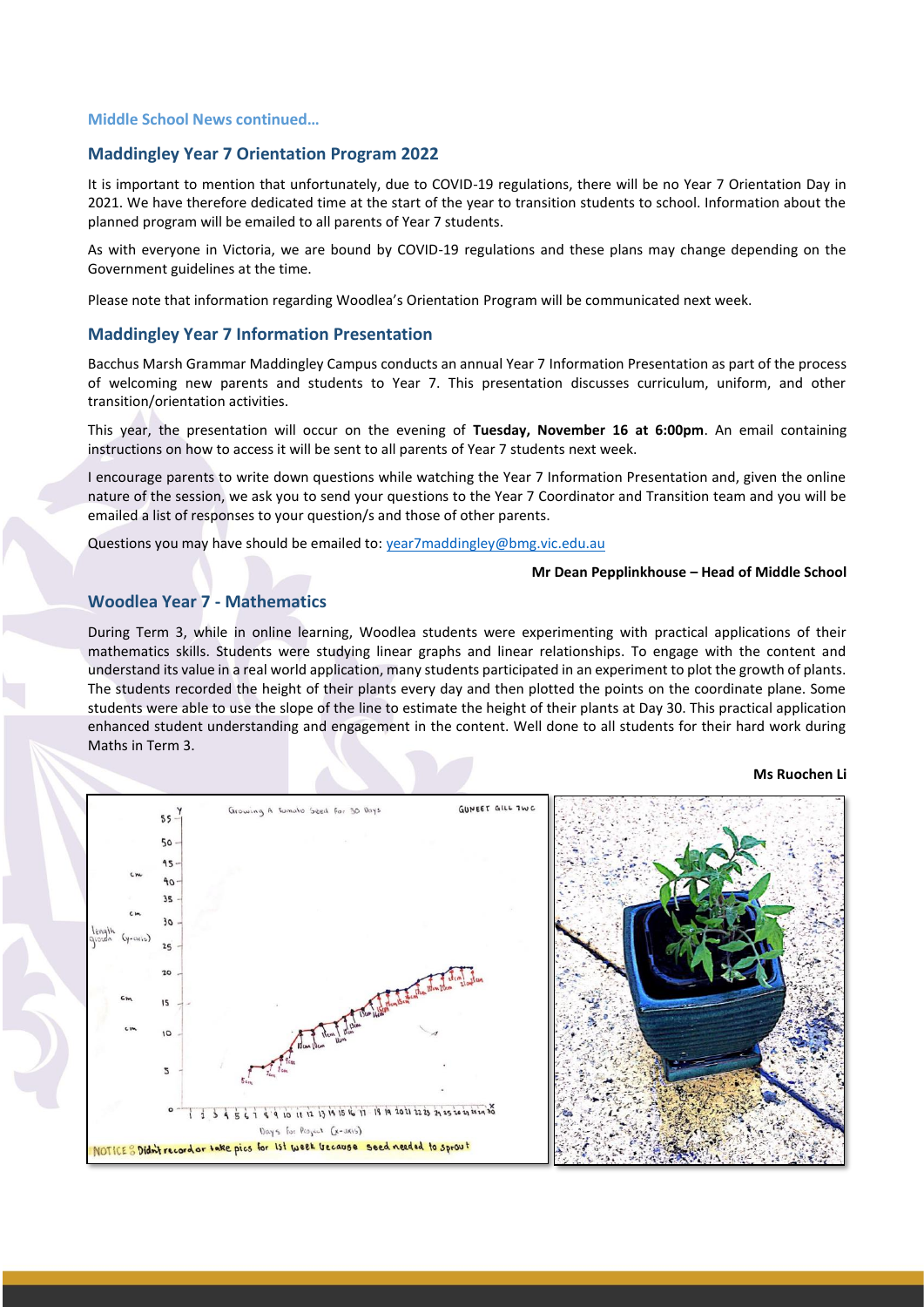# **DAV Debating**

On Thursday 7 October, Aliza Khan 9A, Emily Slimmon 8E and Roshyna Attwal 8F competed in the Octo-finals of the DAV debating competition. All three speakers spoke with confidence and conviction on the topic, 'Urban agriculture should be introduced into Australian cities'. With three adjudicators present, it was a unanimous win for the team who will now advance to the semi-finals. This win has cemented them as one of the top four teams of their level in Victoria. It is a superb effort and a placement that is well deserved. We wish them luck this coming Thursday in their semi-final debate.

#### **Miss Alyce Coyne & Miss Lauren Baker**

# **Conveyance Allowance Information**

Families in rural and regional Victoria can get help with the cost of transporting their children to their nearest school or campus.

This is known as the Conveyance Allowance.

The Conveyance Allowance is available to students travelling by:

- public transport
- private car
- private bus whose nearest school is not serviced by a free school bus.

The Conveyance Allowance is a contribution towards transport costs and is not intended to cover the full cost of transporting children to and from school.

## **Eligibility**

The conveyance allowance is available to families who meet certain criteria.

Students attending a school must:

- attend their nearest government or non-government school/campus appropriate to their year level at which admission is permissible.
- be enrolled at a school/campus outside Melbourne's metropolitan conveyance boundary for 3 or more days per week.
- reside 4.8km or more by the shortest practicable route from that school/campus; and
- be of school age at the time of application and reside in Victoria.

**Please note that a Private Bus or Private Car conveyance allowance is not available if the journey could have been made using a free school bus or public transport service** 

#### **Following a recent decision by the Student Transport Unit of the Education Department, it appears that there may be some movement in the way the Department makes a judgement on what is the nearest appropriate school.**

If your decision to send your children to Bacchus Marsh Grammar was because you felt that it was the nearest appropriate school that both respected ecumenical values but did not require your child to participate in religious instruction or religious celebration, then you may (subject to other Conveyance Allowance rules) be eligible for the Conveyance Allowance.

If this statement applies to you, whilst I can make no guarantees, I believe it in your interest to submit a Conveyance Allowance Application for 2021.

Applications forms are available from the main office and from the Parent Portal. The application should be **accompanied by a simple letter** stating that you believe Bacchus Marsh Grammar is the nearest appropriate school because of its values and its lack of a requirement to participate in religious instruction or religious celebration of any particular faith.

**Please note: if you have already submitted an application for 2021, you are not required to complete another application unless your details have changed. For more information on the Conveyance Allowance, please refer to the School's Business Notice or contact Mrs Suzanne Pollard with any questions.**

**Mrs Suzanne Pollard - Administration Assistant - School Administration**